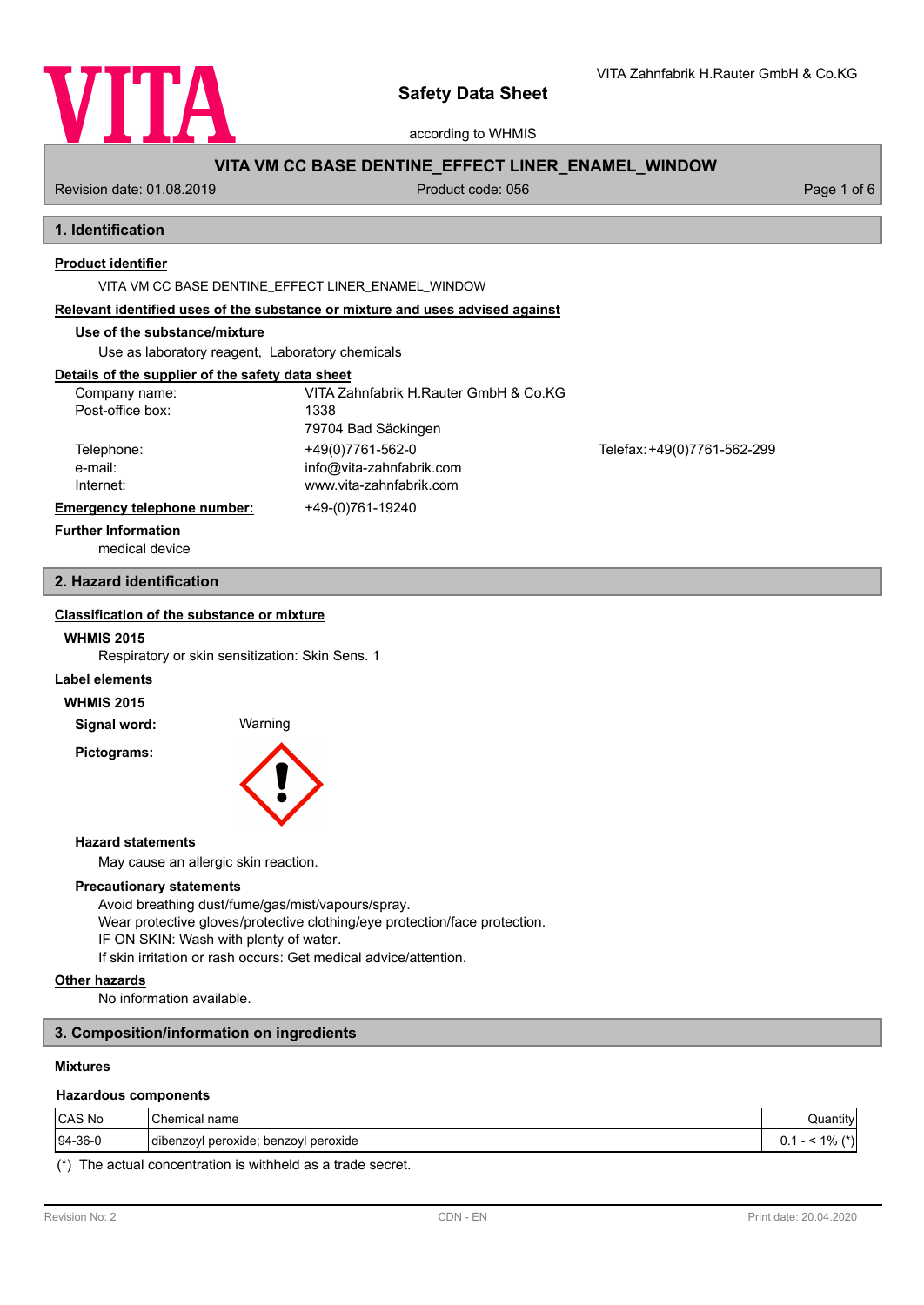

according to WHMIS

# **VITA VM CC BASE DENTINE\_EFFECT LINER\_ENAMEL\_WINDOW**

Revision date: 01.08.2019 **Product code: 056** Product code: 056 Page 2 of 6

# **4. First-aid measures**

## **Description of first aid measures**

# **After inhalation**

Provide fresh air. When in doubt or if symptoms are observed, get medical advice.

#### **After contact with skin**

After contact with skin, wash immediately with plenty of water and soap. Take off immediately all contaminated clothing and wash it before reuse. Medical treatment necessary.

#### **After contact with eyes**

Rinse immediately carefully and thoroughly with eye-bath or water. In case of eye irritation consult an ophthalmologist.

#### **After ingestion**

Rinse mouth immediately and drink plenty of water.

#### **Most important symptoms and effects, whether acute or delayed**

No information available.

## **Indication of immediate medical attention and special treatment needed**

Treat symptomatically.

#### **5. Fire-fighting measures**

### **Extinguishing media**

#### **Suitable extinguishing media**

Co-ordinate fire-fighting measures to the fire surroundings.

## **Specific hazards arising from the hazardous product**

Non-flammable.

### **Special protective equipment and precautions for fire-fighters**

Wear a self-contained breathing apparatus and chemical protective clothing. Full protection suit.

#### **Additional information**

Suppress gases/vapours/mists with water spray jet. Collect contaminated fire extinguishing water separately. Do not allow entering drains or surface water.

#### **6. Accidental release measures**

## **Personal precautions, protective equipment and emergency procedures**

Provide adequate ventilation. Avoid dust formation. Do not breathe dust. Avoid contact with skin, eyes and clothes. Use personal protection equipment.

## **Environmental precautions**

Do not allow to enter into surface water or drains.

#### **Methods and material for containment and cleaning up**

Take up mechanically. Treat the recovered material as prescribed in the section on waste disposal.

## **Reference to other sections**

Safe handling: see section 7 Personal protection equipment: see section 8 Disposal: see section 13

**7. Handling and storage**

## **Precautions for safe handling**

#### **Advice on safe handling**

No special measures are necessary.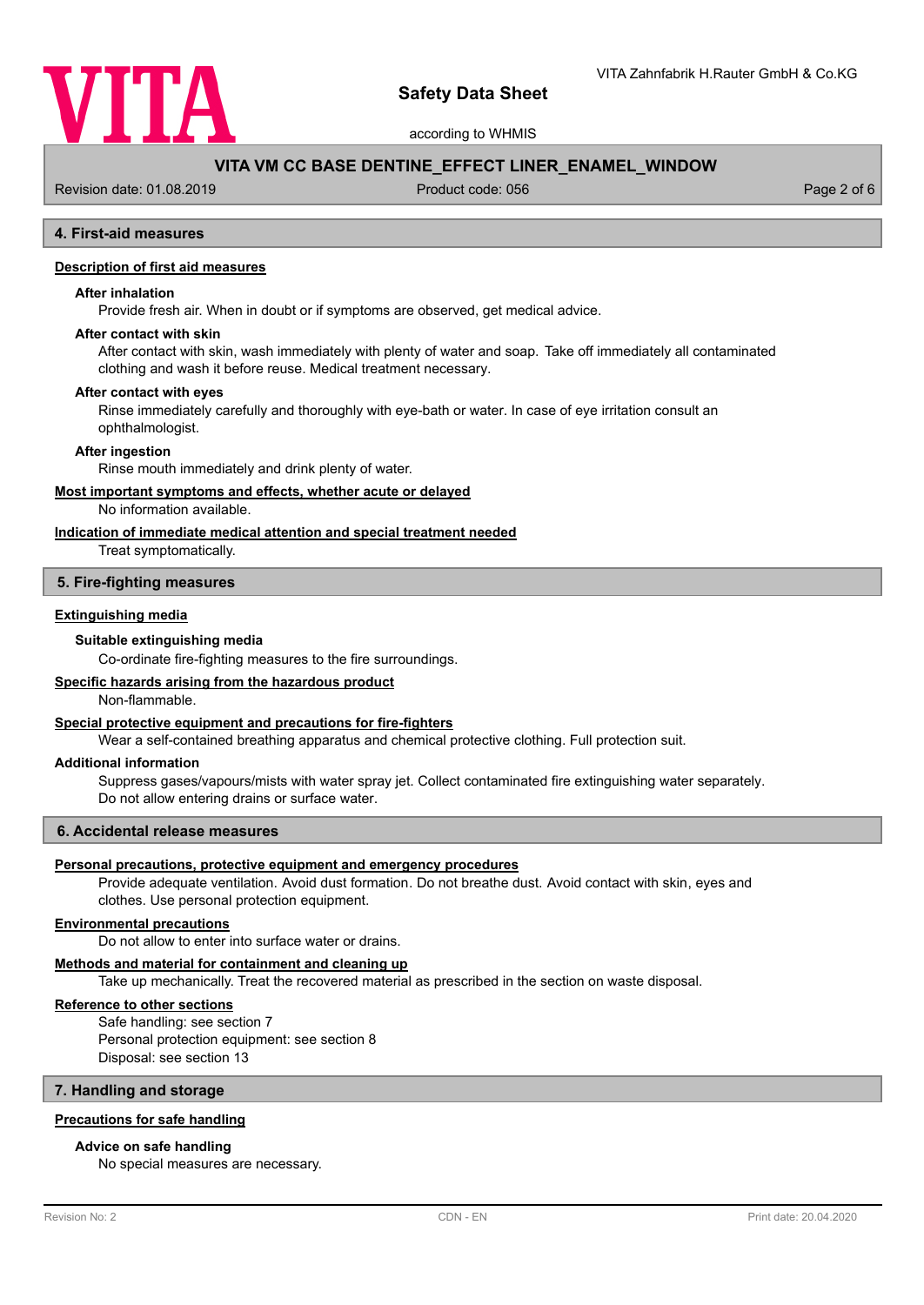

according to WHMIS

# **VITA VM CC BASE DENTINE\_EFFECT LINER\_ENAMEL\_WINDOW**

Revision date: 01.08.2019 **Product code: 056** Product code: 056 Page 3 of 6

### No special fire protection measures are necessary. **Advice on protection against fire and explosion**

**Conditions for safe storage, including any incompatibilities**

#### **Requirements for storage rooms and vessels**

Keep container tightly closed.

#### **Hints on joint storage**

No special measures are necessary.

### **8. Exposure controls/Personal protection**

#### **Control parameters**

## **Exposure controls**



### **Protective and hygiene measures**

Remove contaminated, saturated clothing immediately. Draw up and observe skin protection programme. Wash hands and face before breaks and after work and take a shower if necessary . When using do not eat, drink, smoke, sniff.

### **Eye/face protection**

Wear eye protection/face protection.

#### **Hand protection**

When handling with chemical substances, protective gloves must be worn with the CE-label including the four control digits. The quality of the protective gloves resistant to chemicals must be chosen as a function of the specific working place concentration and quantity of hazardous substances. For special purposes, it is recommended to check the resistance to chemicals of the protective gloves mentioned above together with the supplier of these gloves. Breakthrough time (maximum wearing time) 480 min Recommended glove articles KCL DermatrilP NBR (Nitrile rubber)

## **Skin protection**

Use of protective clothing.

## **Respiratory protection**

Provide adequate ventilation as well as local exhaustion at critical locations.

### **9. Physical and chemical properties**

# **Information on basic physical and chemical properties**

| Physical state:                          | solid          |                |
|------------------------------------------|----------------|----------------|
| Colour:                                  |                |                |
| Odour:                                   | characteristic |                |
| pH-Value:                                |                | not determined |
| Changes in the physical state            |                |                |
| Melting point:                           |                | not determined |
| Initial boiling point and boiling range: |                | not determined |
| Flash point:                             |                | $>$ 250 °C     |
| Flammability                             |                |                |
| Solid:                                   |                | not determined |
| Gas:                                     |                | not applicable |
|                                          |                |                |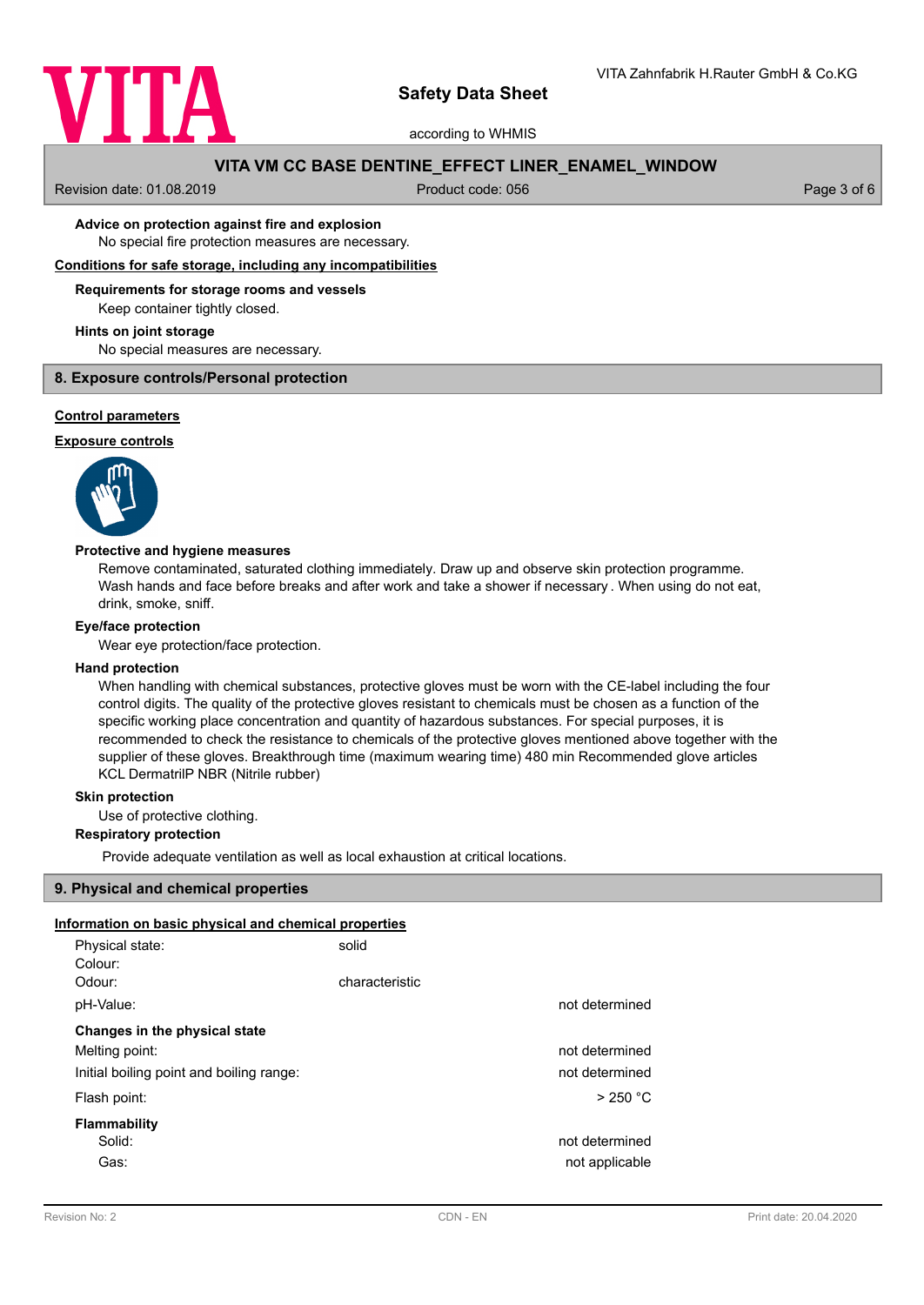

|                                                                           | according to WHMIS                                 |             |  |  |  |
|---------------------------------------------------------------------------|----------------------------------------------------|-------------|--|--|--|
| VITA VM CC BASE DENTINE_EFFECT LINER_ENAMEL_WINDOW                        |                                                    |             |  |  |  |
| Revision date: 01.08.2019                                                 | Product code: 056                                  | Page 4 of 6 |  |  |  |
| <b>Explosive properties</b><br>The product is not: Explosive.             |                                                    |             |  |  |  |
| Lower explosive limits:                                                   | not determined                                     |             |  |  |  |
| Upper explosive limits:                                                   | not determined                                     |             |  |  |  |
| Auto-ignition temperature<br>Solid:<br>Gas:<br>Decomposition temperature: | not determined<br>not applicable<br>not determined |             |  |  |  |
| <b>Oxidizing properties</b><br>Not oxidising.                             |                                                    |             |  |  |  |
| Vapour pressure:<br>(at 50 $^{\circ}$ C)                                  | <=1100 hPa                                         |             |  |  |  |
| Density:                                                                  | not determined                                     |             |  |  |  |
| Water solubility:                                                         | No                                                 |             |  |  |  |
| Solubility in other solvents<br>not determined                            |                                                    |             |  |  |  |
| Partition coefficient:                                                    | not determined                                     |             |  |  |  |
| Vapour density:                                                           | not determined                                     |             |  |  |  |
| Evaporation rate:                                                         | not determined                                     |             |  |  |  |

# **Other information**

Solid content: 100,0 %

# **10. Stability and reactivity**

#### **Reactivity**

No hazardous reaction when handled and stored according to provisions.

#### **Chemical stability**

The product is stable under storage at normal ambient temperatures.

### **Possibility of hazardous reactions**

No known hazardous reactions.

# **Conditions to avoid**

none

# **Incompatible materials**

No information available.

# **Hazardous decomposition products**

No known hazardous decomposition products.

# **11. Toxicological information**

# **Information on toxicological effects**

# **Acute toxicity**

Based on available data, the classification criteria are not met.

# **Irritation and corrosivity**

Based on available data, the classification criteria are not met.

# **Sensitizing effects**

May cause an allergic skin reaction. (dibenzoyl peroxide; benzoyl peroxide)

# **Carcinogenic/mutagenic/toxic effects for reproduction**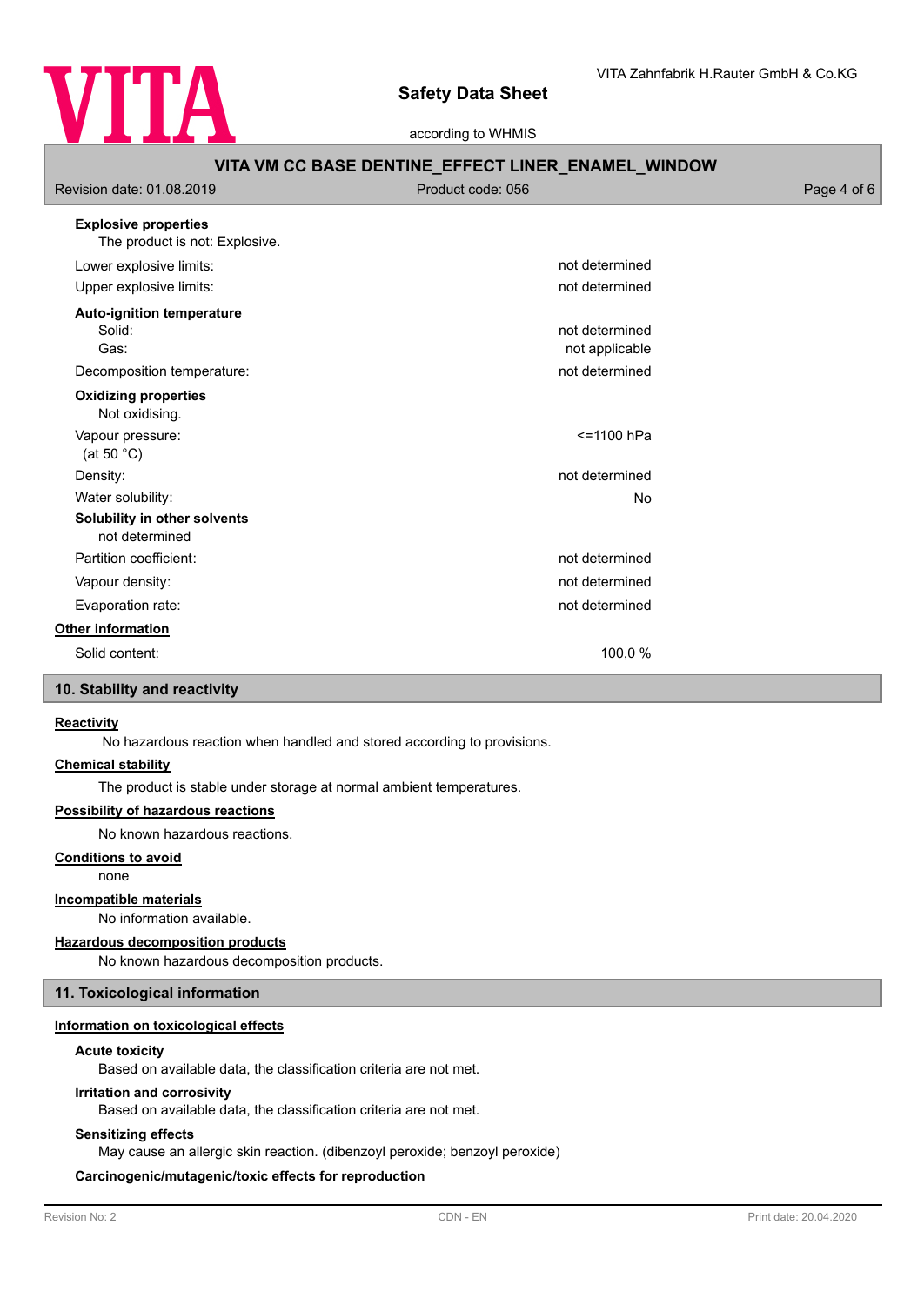

according to WHMIS

# **VITA VM CC BASE DENTINE\_EFFECT LINER\_ENAMEL\_WINDOW**

Revision date: 01.08.2019 **Product code: 056** Product code: 056 Page 5 of 6

Based on available data, the classification criteria are not met.

# **STOT-single exposure**

Based on available data, the classification criteria are not met.

#### **STOT-repeated exposure**

Based on available data, the classification criteria are not met.

# **Aspiration hazard**

Based on available data, the classification criteria are not met.

#### **Additional information on tests**

The mixture is classified as hazardous according to regulation (EC) No 1272/2008 [CLP].

# **12. Ecological information**

## **Ecotoxicity**

The product is not: Ecotoxic.

**Persistence and degradability**

The product has not been tested.

#### **Bioaccumulative potential**

The product has not been tested.

#### **Mobility in soil**

The product has not been tested.

#### **Other adverse effects**

No information available.

# **Further information**

Avoid release to the environment.

## **13. Disposal considerations**

# **Waste treatment methods**

#### **Disposal recommendations**

Do not allow to enter into surface water or drains. Dispose of waste according to applicable legislation.

#### **Contaminated packaging**

Wash with plenty of water. Completely emptied packages can be recycled.

## **14. Transport information**

#### **Marine transport (IMDG)**

|                                  | UN number:                     | No dangerous good in sense of this transport regulation. |  |
|----------------------------------|--------------------------------|----------------------------------------------------------|--|
|                                  | United Nations proper shipping | No dangerous good in sense of this transport regulation. |  |
|                                  | name:                          |                                                          |  |
|                                  | Transport hazard class(es):    | No dangerous good in sense of this transport regulation. |  |
|                                  | Packing group:                 | No dangerous good in sense of this transport regulation. |  |
| Air transport (ICAO-TI/IATA-DGR) |                                |                                                          |  |
|                                  | UN number:                     | No dangerous good in sense of this transport regulation. |  |
|                                  | United Nations proper shipping | No dangerous good in sense of this transport regulation. |  |
|                                  | name:                          |                                                          |  |
|                                  | Transport hazard class(es):    | No dangerous good in sense of this transport regulation. |  |
|                                  | Packing group:                 | No dangerous good in sense of this transport regulation. |  |
| Environmental hazards            |                                |                                                          |  |
|                                  | ENVIRONMENTALLY HAZARDOUS:     | no                                                       |  |